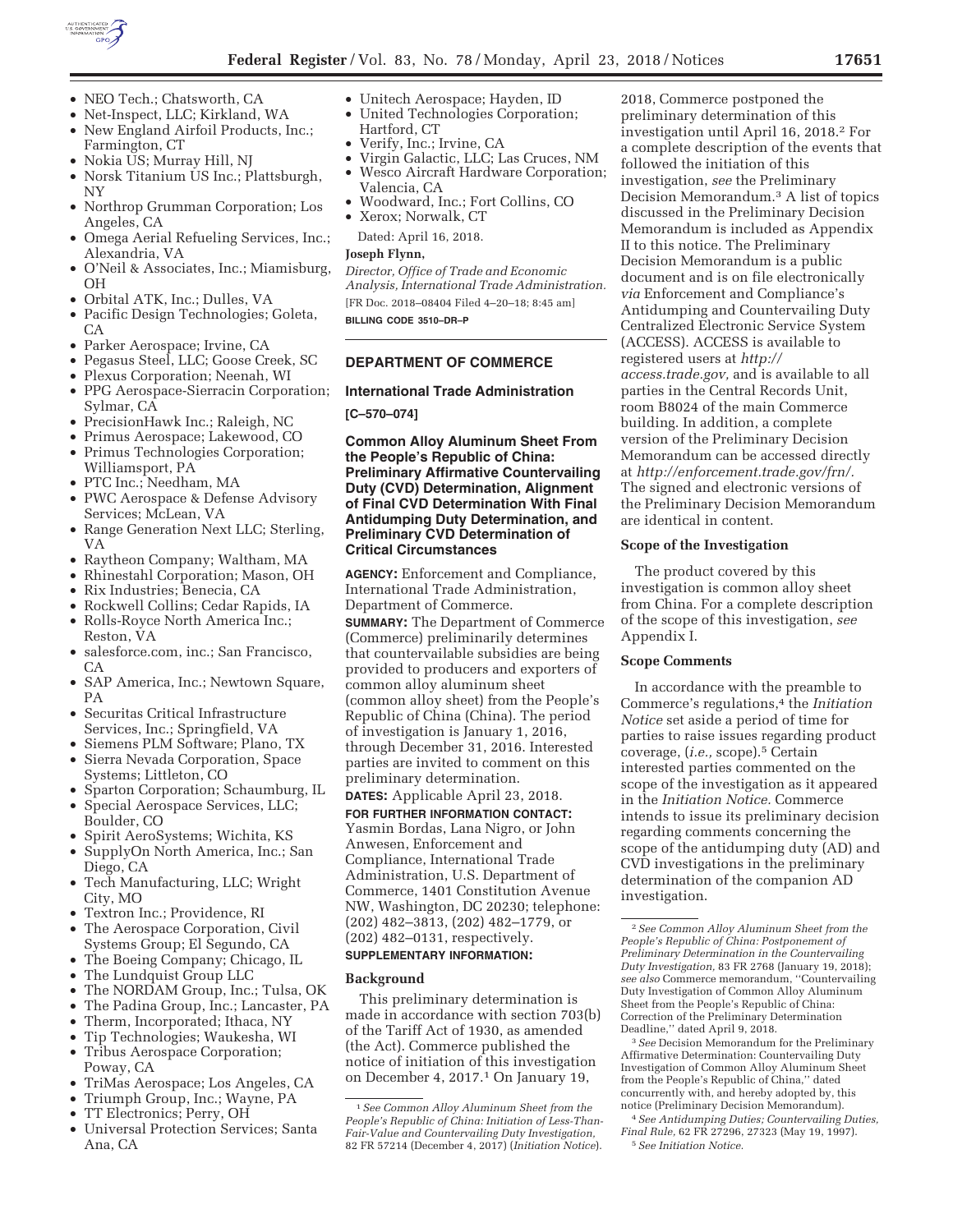## **Methodology**

Commerce is conducting this investigation in accordance with section 701 of the Act. For each of the subsidy programs found countervailable, Commerce preliminarily determines that there is a subsidy, *i.e.,* a financial contribution by an ''authority'' that gives rise to a benefit to the recipient, and that the subsidy is specific.6 In making these findings, we relied, in part, on facts available and, because one or more respondents did not act to the best of their ability to respond to Commerce's requests for information, we drew an adverse inference where appropriate in selecting from among the facts otherwise available.7 For further information, *see* ''Use of Facts Otherwise Available and Adverse Inferences'' in the Preliminary Decision Memorandum.

#### **Preliminary Affirmative Determination of Critical Circumstances, in Part**

In accordance with section  $703(e)(1)$ of the Act, Commerce preliminarily determines that critical circumstances exist with respect to imports of common alloy sheet from China for Chalco Ruimin Co., Ltd.; Chalco-SWA Cold Rolling Co., Ltd., and all other exporters or producers not individually examined. Commerce preliminarily determines that critical circumstances do not exist with respect to Yong Jie New Material Co., Ltd.; Henan Mingtai Industrial Co., Ltd.; and Zhengzhou Mingtai Industry Co., Ltd. For a full description of the methodology and results of Commerce's analysis, *see* the Preliminary Decision Memorandum.

#### **Alignment**

As noted in the Preliminary Decision Memorandum, in accordance with section 705(a)(1) of the Act and 19 CFR 351.210(b)(4), Commerce is aligning the final determination in this investigation with the final determination in the companion AD investigation of common alloy sheet from China. Consequently, the final CVD determination will be issued on the same date as the final AD determination, which is currently scheduled to be issued no later than August 29, 2018, unless postponed.

# **All-Others Rate**

Sections 703(d) and 705(c)(5)(A) of the Act provide that in the preliminary determination, Commerce shall determine an estimated all-others rate

for companies not individually examined. This rate shall be an amount equal to the weighted average of the estimated subsidy rates established for those companies individually examined, excluding any zero and *de minimis* rates and any rates based entirely under section 776 of the Act. Notwithstanding the language of section  $705(c)(5)(A)(i)$  of the Act, we have not calculated the ''all-others'' rate by weight-averaging the rates of the two individually investigated respondents, because doing so risks disclosure of proprietary information. Therefore, for the ''all-others'' rate, we calculated a simple average of the two responding companies' rates.

#### **Preliminary Determination**

Commerce preliminarily determines that the following estimated countervailable subsidy rates exist:

| Company                                                     | Subsidy rate<br>(percent) |
|-------------------------------------------------------------|---------------------------|
| Chalco Ruimin Co., Ltd                                      | 113.30                    |
| Chalco-SWA Cold Rolling<br>Co., Ltd                         | 113.30                    |
| Henan Mingtai Industrial Co.,<br>Ltd./Zhengzhou Mingtai In- |                           |
| dustry Co., Ltd <sup>8</sup>                                | 34.99                     |
| Yong Jie New Material Co.,<br>$P$ ht l                      |                           |
| .                                                           | 31.20                     |
| All-Others                                                  | 33.10                     |

#### **Suspension of Liquidation**

In accordance with section  $703(d)(1)(B)$  and  $(d)(2)$  of the Act, Commerce will direct U.S. Customs and Border Protection (CBP) to suspend liquidation of entries of subject merchandise as described in the scope of the investigation section entered, or withdrawn from warehouse, for consumption on or after the date of publication of this notice in the **Federal Register**. Further, pursuant to 19 CFR 351.205(d), Commerce will instruct CBP to require a cash deposit equal to the rates indicated above.

Section 703(e)(2) of the Act provides that, given an affirmative determination of critical circumstances, any suspension of liquidation shall apply to unliquidated entries of merchandise entered, or withdrawn from warehouse, for consumption on or after the later of (a) the date which is 90 days before the

date on which the suspension of liquidation was first ordered, or (b) the date on which notice of initiation of the investigation was published. Commerce preliminarily finds that critical circumstances exist for imports of subject merchandise produced and/or exported by Chalco Ruimin Co., Ltd.; Chalco-SWA Cold Rolling Co., Ltd., and all other exporters or producers not individually examined. In accordance with section 703(e)(2)(A) of the Act, the suspension of liquidation shall apply to unliquidated entries of merchandise from the exporters/producers identified in this paragraph that were entered, or withdrawn from warehouse, for consumption on or after the date which is 90 days before the publication of this notice.

#### **Disclosure**

Commerce intends to disclose its calculations and analysis performed to interested parties in this preliminary determination within five days of its public announcement, or if there is no public announcement, within five days of the date of this notice in accordance with 19 CFR 351.224(b).

## **Verification**

As provided in section 782(i)(1) of the Act, Commerce intends to verify the information relied upon in making its final determination.

## **Public Comment**

Case briefs or other written comments may be submitted to the Assistant Secretary for Enforcement and Compliance no later than seven days after the date on which the last verification report is issued in this investigation. Rebuttal briefs, limited to issues raised in case briefs, may be submitted no later than five days after the deadline date for case briefs.10 Pursuant to 19 CFR 351.309(c)(2) and (d)(2), parties who submit case briefs or rebuttal briefs in this investigation are encouraged to submit with each argument: (1) A statement of the issue; (2) a brief summary of the argument; and (3) a table of authorities.

Pursuant to 19 CFR 351.310(c), interested parties who wish to request a hearing, limited to issues raised in the case and rebuttal briefs, must submit a written request to the Assistant Secretary for Enforcement and Compliance, U.S. Department of Commerce, within 30 days after the date of publication of this notice. Requests should contain the party's name, address, and telephone number, the

<sup>6</sup>*See* sections 771(5)(B) and (D) of the Act regarding financial contribution; section 771(5)(E) of the Act regarding benefit; and section 771(5A) of the Act regarding specificity.

<sup>7</sup>*See* sections 776(a) and (b) of the Act.

<sup>8</sup>As discussed in the Preliminary Decision Memorandum, Commerce has found Henan Gongdian Thermal Co., Ltd. to be cross-owned with Henan Mingtai Industrial Co., Ltd. and Zhengzhou Mingtai Industry Co., Ltd.

<sup>9</sup>As discussed in the Preliminary Decision Memorandum, Commerce has found the following companies to be cross-owned with Yong Jie New Material: Zhejiang Yongjie Aluminum Co., Ltd.; Zhejiang Nanjie Industry Co., Ltd; Zhejiang Yongjie Holding Co., Ltd; and Nanjie Resources Co., Ltd.

<sup>10</sup>*See* 19 CFR 351.309; *see also* 19 CFR 351.303 (for general filing requirements).